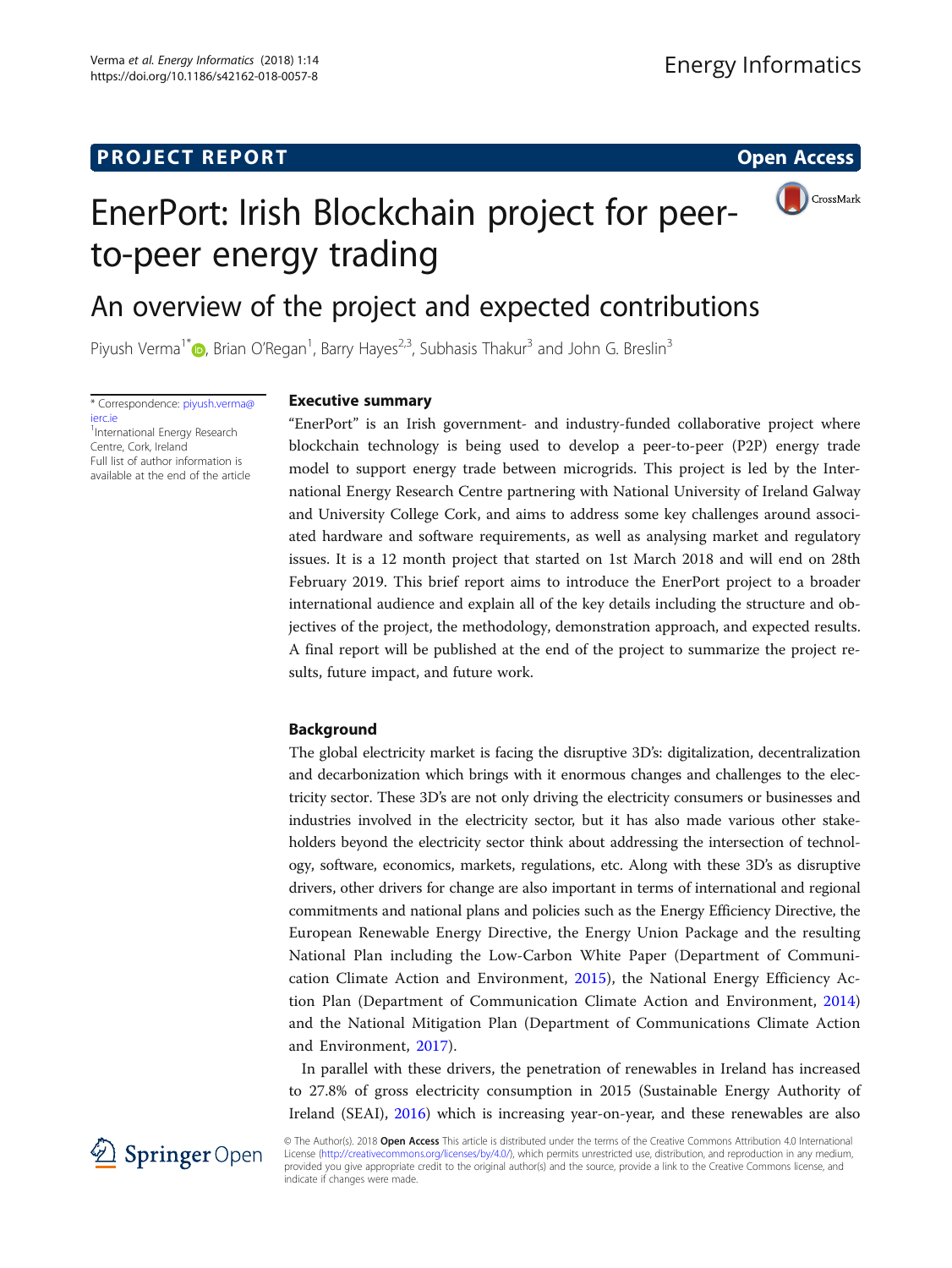being extended in terms of distributed generation/microgrids along with centralized renewable-based electricity generation. This proliferation of distributed generation enables infrastructure changes to address the dynamic nature of the demand side. Irish government is also implementing the smart meter programme which will make the electricity infrastructure more flexible to integrate with other innovative technologies. With intelligent, connected components plugged into an increasingly smarter grid, electricity consumers will become direct participants in the energy network.

Energy trading within an individual microgrid and/or between multiple microgrids is necessary to maximize the usage of renewable energy. Lack of secure, regulated and flexible markets for energy trading is the main motivation of this project. The desirable properties of such a market are (a) autonomous execution of trading decisions - autonomous execution of trading decisions will remove the burden to study the energy market and decision making of microgrid owners, (b) security of information shared for trading - security of information requires guarantees that information will not be overwritten, (c) governance of the market - governance requires checking the compliance of traders, and (d) scalable execution of market models - scalability of the market is indicated as an increase in the number of trades as the market grows. This project will use blockchain technology to deliver these properties more efficiently and securely (PricewaterhouseCoopers, [2016](#page-8-0)). Blockchain smart contracts will be used to automate the trading decision making process. A blockchain-distributed consensus protocol is a solution for the self-regulation of such a market, i.e., a few microgrids cannot deviate from the regulations of the market. Blockchain will facilitate parallel and asynchronous trades between microgrids to improve the market scalability.

This project is named as "EnerPort" and it is an industry-led collaborative research project that will investigate new market models for peer-to-peer (P2P) energy trading.<sup>1</sup> This involves implementing blockchain technology with smart metering, and designing and demonstrating residential hardware and software platforms in the laboratory of the Power Electronics Research Centre (PERC) at NUI Galway and University College Cork. It will develop a new software tool for the co-simulation of electricity distribution networks and blockchain-based peer-to-peer energy trading. A simple block diagram to highlight the key aspects of the EnerPort project has been shown in the Fig. 1 below:

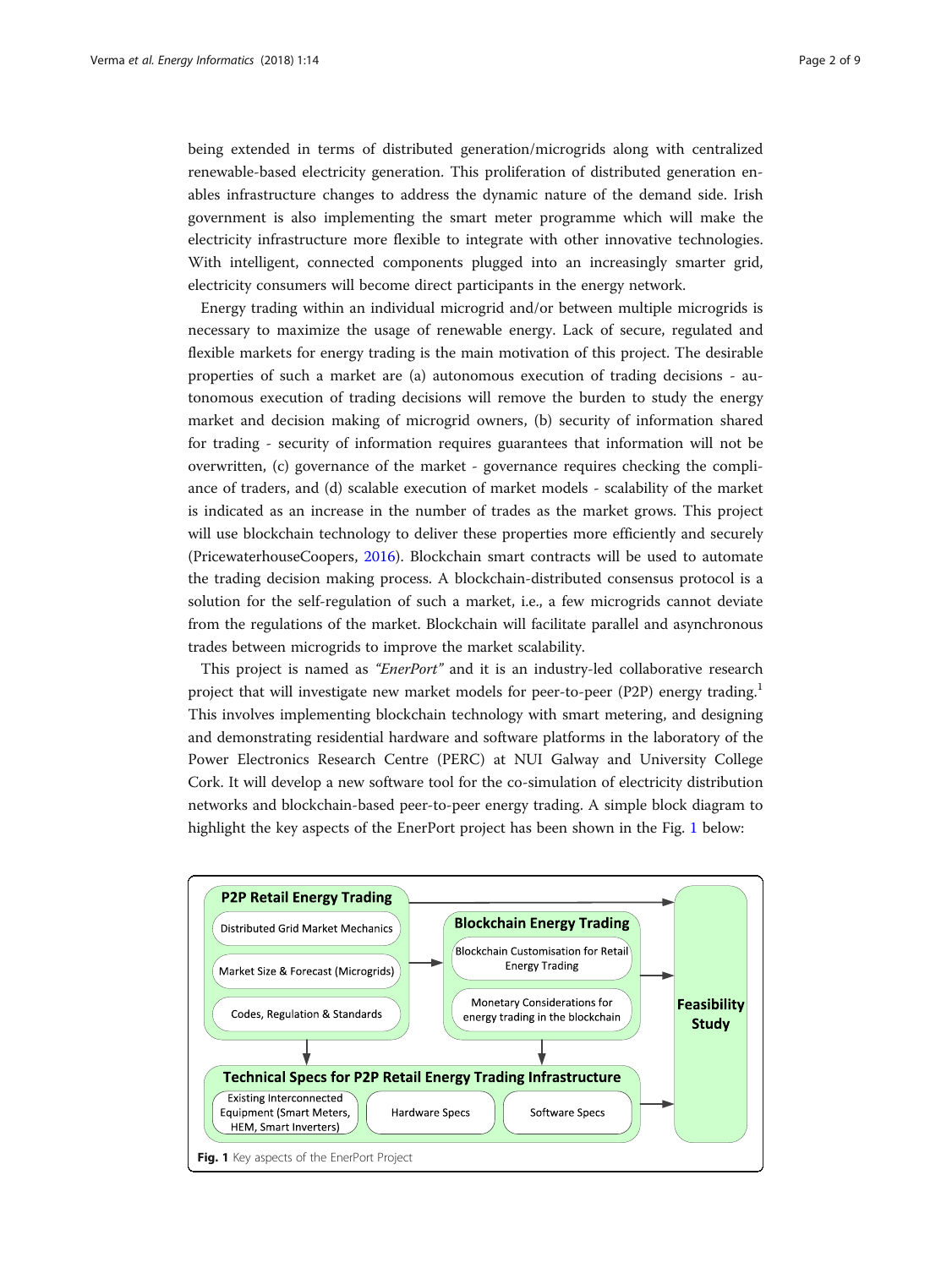The International Energy Research Centre (IERC) is the lead member of the EnerPort consortium that includes the Insight SFI Centre for Data Analytics at NUI Galway, University College Cork and Irish companies including Systemlink, mSemicon, Verbatm.

## Project key objectives

The key objectives of this project are outlined below:

#### Market models for peer-to-peer energy trade

- Theoretical development of double auctions, coalition formation and non-cooperative games for peer-to-peer energy trade.
- Integration of a blockchain simulator with OpenDSS (Open Source Distribution System Simulator) for an energy distribution network (McDermott, [2006](#page-8-0); Ketter et al., [2013\)](#page-8-0).
- Implementation of the blockchain system's interaction with the Open Energy Monitor platform (Open energy Monitor Platform, [2017](#page-8-0)) (on smart meters).

#### Design and bench demonstration of residential hardware and software platforms

- Demonstrate a functional interface between the blockchain simulator and residential smart metering and smart appliances.
- Develop a smart home bench demonstration in the Power Electronics Research Centre laboratory at NUI Galway.
- Create use cases which demonstrate the triggering of a blockchain-based P2P energy trade based on measurements from a home smart meter in order to carry out a full end-to-end simulation with hardware in the loop.

## Co-simulation of blockchain transactions and electricity networks

- Develop a new software tool for the co-simulation of electricity distribution networks and blockchain-based peer-to-peer energy trading.
- Analysis of the electricity distribution network impacts of P2P energy trading in a typical LV residential distribution network.
- Release of a co-simulation tool under a suitable open license and publication of one international conference and one international journal paper disseminating these results.

## Advantages of using blockchain over existing solutions for P2P energy trading

Current electricity markets are not decentralized or flexible enough to integrate massive numbers of highly-distributed variable renewable resources in an efficient manner. This problem is addressed by P2P trading, since it enables large numbers of small-scale energy prosumers to match supply/demand at a local level. This has the potential to reduce the need for system operators to provide power system flexibility and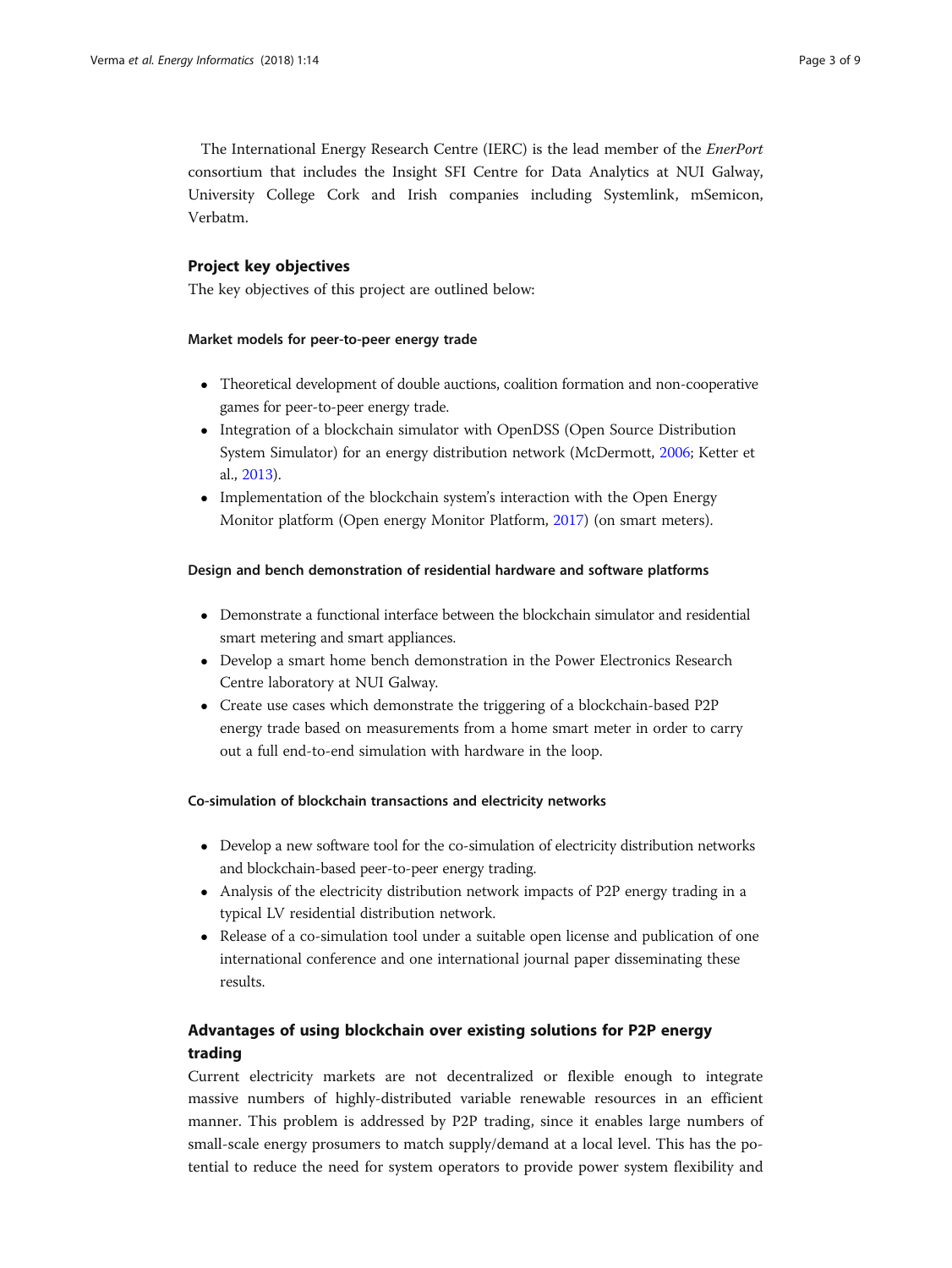balancing services through conventional means (spinning and non-spinning generation reserves from large fossil-fuel power plants).

Blockchain technology is particularly suitable for P2P trading as it provides a range of benefits over any other ledger system. Securities around the system, immutability of transactions and lack of a need for an always-online system, and trusted third party to manage transactions are the main arguments of using blockchain technology. Key advantages have been explained below:

- Ease of payment: Smart contract based payment for peer to peer trade shorten the time to receive payment for energy sell and makes it easy for the common consumers.
- Ease of monetizing distributed energy generators: Quick payments, low fee for payment for energy sale with blockchain improve the potential for monetizing distributed energy generators. Blockchain makes energy generators (prosumers) such as houses and businesses as a source of additional revenue.
- No 3rd Party: There is no third party in the transaction as the value is digitally transferred from one account to another on a blockchain platform. There is a trust towards the underlying blockchain system and not on any physical third party. Lack of third party erases the concerns of trust and associated fees.
- Assured payment: Smart contract can guarantee payment for energy sell. Prosumers enter the market with smart contracts and they fund the smart contract irrespective of whether they will buy or sell. Smart contracts will be triggered with energy usage data and hence it is guaranteed that prosumers who sells energy will get paid.
- Distributed computation: The computation problem for prescribed energy usage based on energy to be bought or sold requests can be solved with distributed algorithms. It improves the robustness of the computing infrastructure.
- Enforcement of trade decisions: Trade decisions in a peer to peer trade states how much energy a peer should consume for the next round. Penalties for deviating from the trade decisions can be incorporated into the smart contracts and blockchain will ensure execution of such penalties. Thus enforcement of trade decisions can be achieved with blockchain. It will encourage peers to comply with the prescribed energy usage.
- Cost of computation: Blockchain will attract investments into building computing infrastructure for blockchain dedicated to facilitate energy trading.
- Associated services: A blockchain supported energy trade platform will support services from the blockchain for energy related applications. For example, it can be used for supporting operations in electric vehicle charging stations. Blockchain will increase interoperability among trade platforms (i.e., peer to peer energy trade from a prosumer to the charging station and the energy trade between the EV and the charging station) by bringing them to the same platform (they all can be part of the same blockchain or related blockchain using sidechains).
- Computation overhead: A concern with using blockchain for energy trade is its computation overhead which diminishes its scalability. Security of blockchain comes from data replication as originally it is not designed for scalability. But recent advancements in offline channels can improve scalability of blockchain to meet the requirement for large scale peer to peer energy trade where majority of the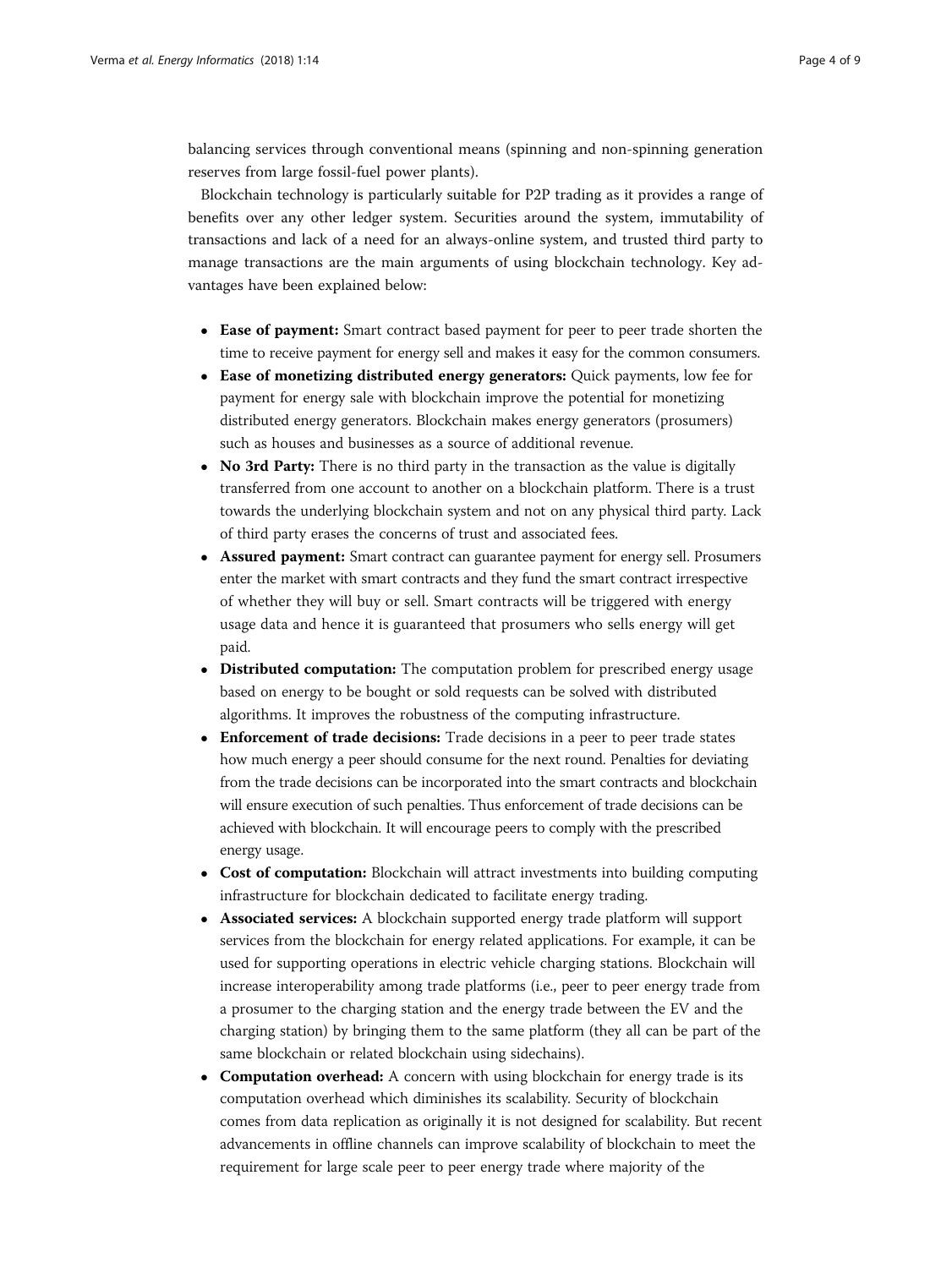transactions among peers can be kept offline and the blockchain will not be updated frequently.

There are some start-ups which have considered the potential of blockchain technology and trying to revolutionize how energy can be generated and traded locally. Blockchain enabled peer-to-peer electricity trading by Powerledger (PowerLedger, [n.d.](#page-8-0)), community powered microgrid by Brooklyn microgrid (Brooklyn microgrid, [n.d.](#page-8-0)) and community energy trading platform by Powerpeers (Powerpeers community energy trading platform, [n.d.\)](#page-8-0) are few examples that are currently implementing demonstration projects and finding the possible ways to scale the technology. A recent research has also implemented to facilitate machine-to-machine (M2M) interactions and establish a M2M electricity market in a chemical industry where they have presented a scenario which includes an electricity consumer and two electricity producers trading with each other over a blockchain platform (Sikorski et al., [2017](#page-8-0)).

In spite of several advantages, blockchain still has number of concerns around system complexity, computational overhead, data storage, processing times etc. which will evolve over the time as the technology gets matured.

### Project deliverables

#### Trade models

EnerPort will develop multiple trade models suitable for various scenarios of peer-to-peer energy trade.

- Coalition formation for energy trade: This trade model is suitable for cooperative peers who coordinate their energy consumption in order to maximize the overall valuation of their coalitions. A coalition structure is a partition over the peers where peers in each coalition trade energy among themselves. In (Thakur & Breslin, [2018\)](#page-8-0) an algorithm for generating hierarchical coalition structures is developed using blockchain.
- Double auction for energy trade: This trade model is designed for competitive peers where the peers participate in a double auction for energy trade. The trade model is implemented using blockchain in (Thakur et al., [2018\)](#page-8-0). In this trade model, each peer submits its reservation price based on its forecast about its energy generation and consumption. Double auction determines the price of the energy trade and peers who will trade.
- Stackelberg Game for energy trade: This trade model suits a competitive environment where each peer wants to maximize its own utility from participating in the peer-to-peer energy trade. This trade involves a leader and a set of followers. The leader announces the price for energy to be bought or sold based on the announced forecast of each peer's energy generation and consumption. The followers observe such prices and decide on energy consumption accordingly.

## Simulation

EnerPort will develop a new software tool for the co-simulation of electricity distribution networks and blockchain-based peer-to-peer energy trading.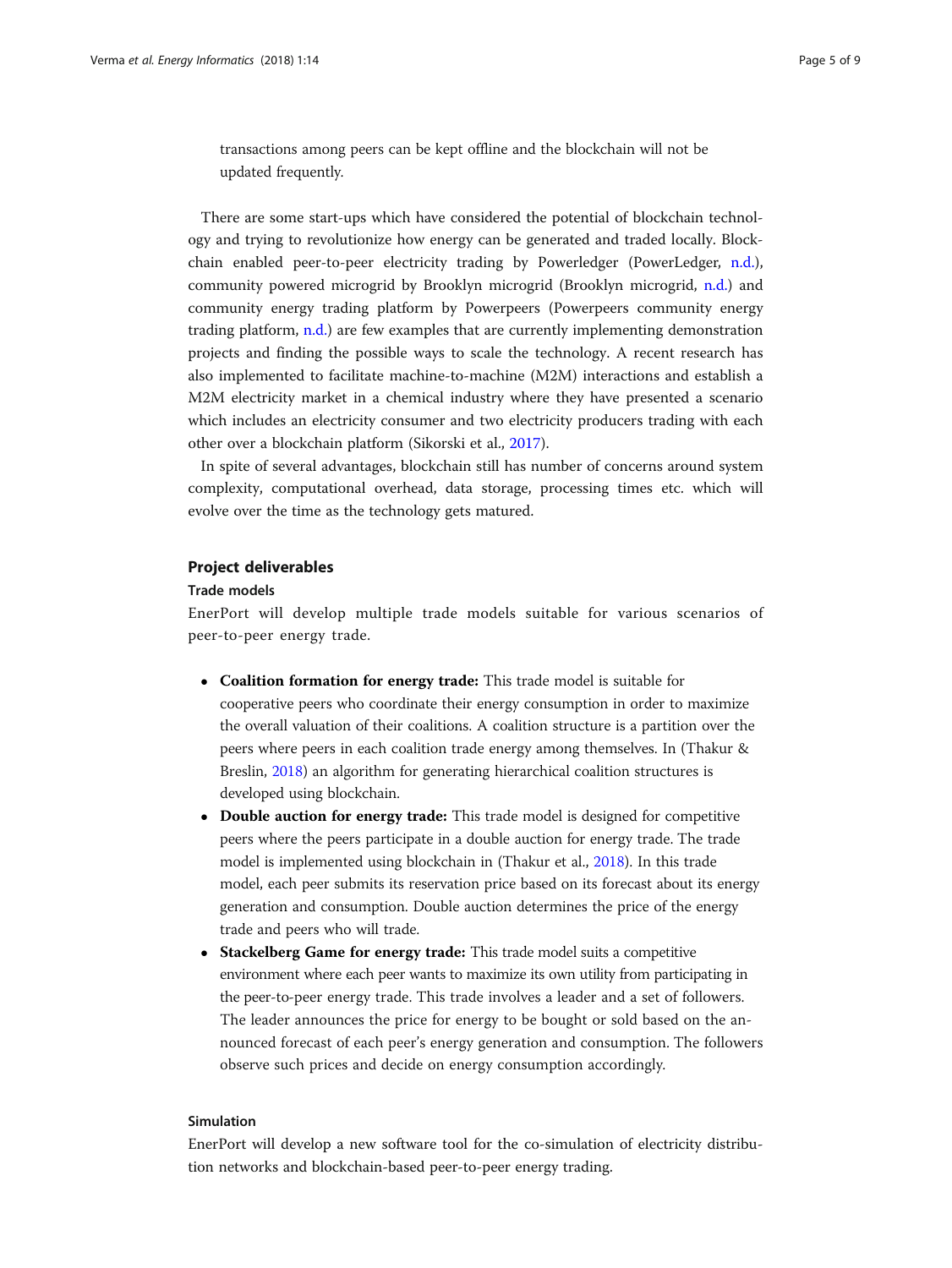In order for peer-to-peer energy trading to gain acceptance on a large scale, it will be necessary for network operators to have the capability to model impacts on the distribution networks, and the potential effects on network performance and reliability.

This co-simulation tool is introduced in (Hayes et al., [2018\)](#page-8-0). Its main features are summarised below:

- The co-simulation features a blockchain simulation in Python using agent-based modelling. Each peer of the peer-to-peer energy trade market forms a node of the blockchain peer-to-peer network. Activities of a peer acting as a blockchain node and energy trade agent are modelled using asynchronous processes. The trade models developed in (Thakur & Breslin, [2018;](#page-8-0) Thakur et al., [2018](#page-8-0)) are implemented in the workflow of each peer.
- Detailed, three-phase modelling and simulation of medium- and low-voltage electricity networks will be carried out in the open-source electricity network simulator OpenDSS using test case networks which are representative of typical Irish distribution networks.
- The co-simulation tool provides a means of assessing the feasibility of large-scale adoption of peer-to-peer energy trading schemes, analysing their impacts on the distribution network, and validating their potential benefits. This can be used to analyse the impacts of P2P energy trading on network power flows and voltages. This will be used to analyse the long-term impacts of various P2P energy trading mechanisms on network utilisation, power quality, and overall distribution system planning and operation.

## Demonstration

EnerPort will develop a demonstrator to showcase the technology. This will enable a full end-to-end demonstration of P2P energy trading in a residential home use case, using real electricity smart meter hardware in the loop. This use case will demonstrate a smart home configuration with the software and hardware infrastructure required to enable P2P blockchain energy trading. This consists of:

- A laboratory bench demonstration designed to test the required software interfaces and communications protocols, considering the requirements around data security and privacy.
- An interface between the smart metering hardware and the blockchain-based P2P energy trading simulator.
- Software for permissioned blockchain using Hyperledger and software for various functionalities of the trade models.

#### Analysis of markets and future scenarios

Peer-to-peer energy trading is inherently suited to certain niche applications, such as isolated microgrids and community-owned local energy infrastructure. However, it is unclear how utility-owned network infrastructure could be used to facilitate peer-to-peer energy trades, when these transactions are subject to grid regulations and requirements, and research in this area is still at a very early stage. Blockchain will need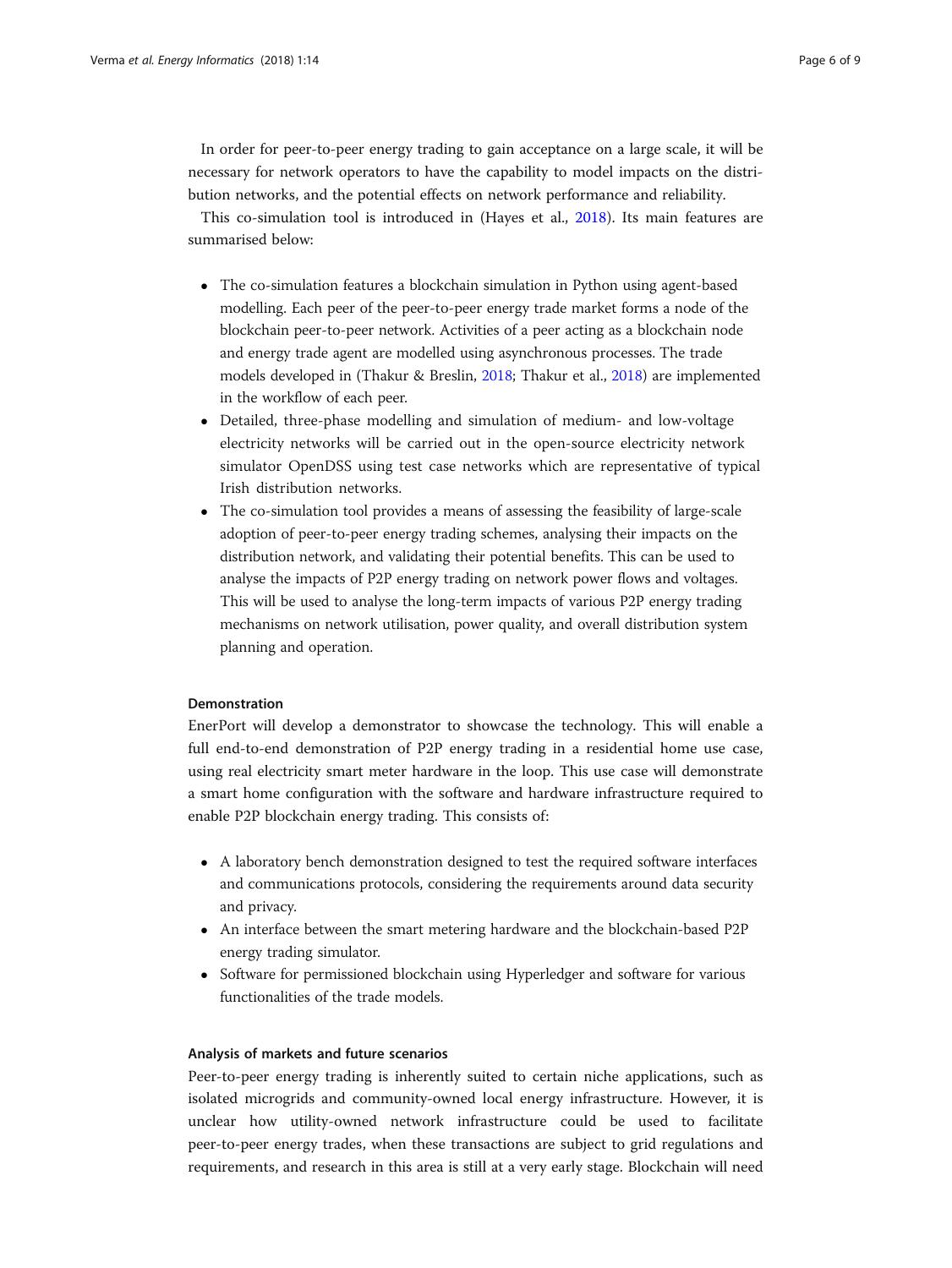to compete with existing energy trading platforms (which are already automated and fast/secure) and may face the same difficulties as current aggregator services.

Accordingly, this project will examine the Irish electricity market and review the technical, economic and regulatory barriers to the adoption of P2P blockchain-based energy trading on a wide scale. In order to analyse the potential for the development of new energy services, it will present a case study of a blockchain-based electricity service operating in the Irish market. There is a significant requirement for flexibility in the Irish electricity market and in many other European energy markets, due to the high penetration of various renewable resources. It is expected that there will be significant future growth in new demand-side energy services to provide reserve, ramping, and voltage/frequency control services, and distributed blockchain-based trading may have a role to play in this. This case study will directly address these issues by examining the viability of such energy services being delivered via blockchain-based trades and report on the expected competitiveness of these services.

## Project partners

This project consortium is made up of five partners where there are two Research Performing Organizations (RPOs) and three Small-to-Medium Enterprises (SMEs). Details of the organizations are available in the table below:

| Name of Project Partners                 | Type of organization          | <b>Expertise Contribution</b>                                         |
|------------------------------------------|-------------------------------|-----------------------------------------------------------------------|
| International Energy<br>Research Centre  | RPO and Project<br>Management | Project management, energy market analysis, policy<br>and regulations |
| National University of<br>Ireland Galway | <b>RPO</b>                    | Software engineering, communication protocols,<br>and market design   |
| University College Cork                  | <b>RPO</b>                    | Power engineering, smart grids                                        |
| mSemicon                                 | <b>SMF</b>                    | Hardware requirements                                                 |
| Systemlink Technologies                  | <b>SMF</b>                    | Hardware requirements                                                 |
| Verbatm                                  | <b>SMF</b>                    | Blockchain applications                                               |

A project management structure has been adopted to define and control the responsibilities, as well as for the timely and cost-effective delivery of this project. This project is led by a Project Steering Committee which consists of members from IERC, NUI Galway, University College Cork and a representative from each of the three industry partners.

#### Conclusions

There are several new business models being developed around the concept of prosumers (energy consumers who will also act as energy producers), but key challenges faced by these new business models still exist, including ensuring a consistent supply of energy, securing the transactions, and revenue distribution. This project aims to uniquely consider a range of trade models such as auctions, coalition formation, and other non-cooperative games to fit the case of energy trade and which must satisfy the physical aspects of energy distribution. The expected results of Ener-Port are as follows:

Trade models for peer-to-peer energy trade.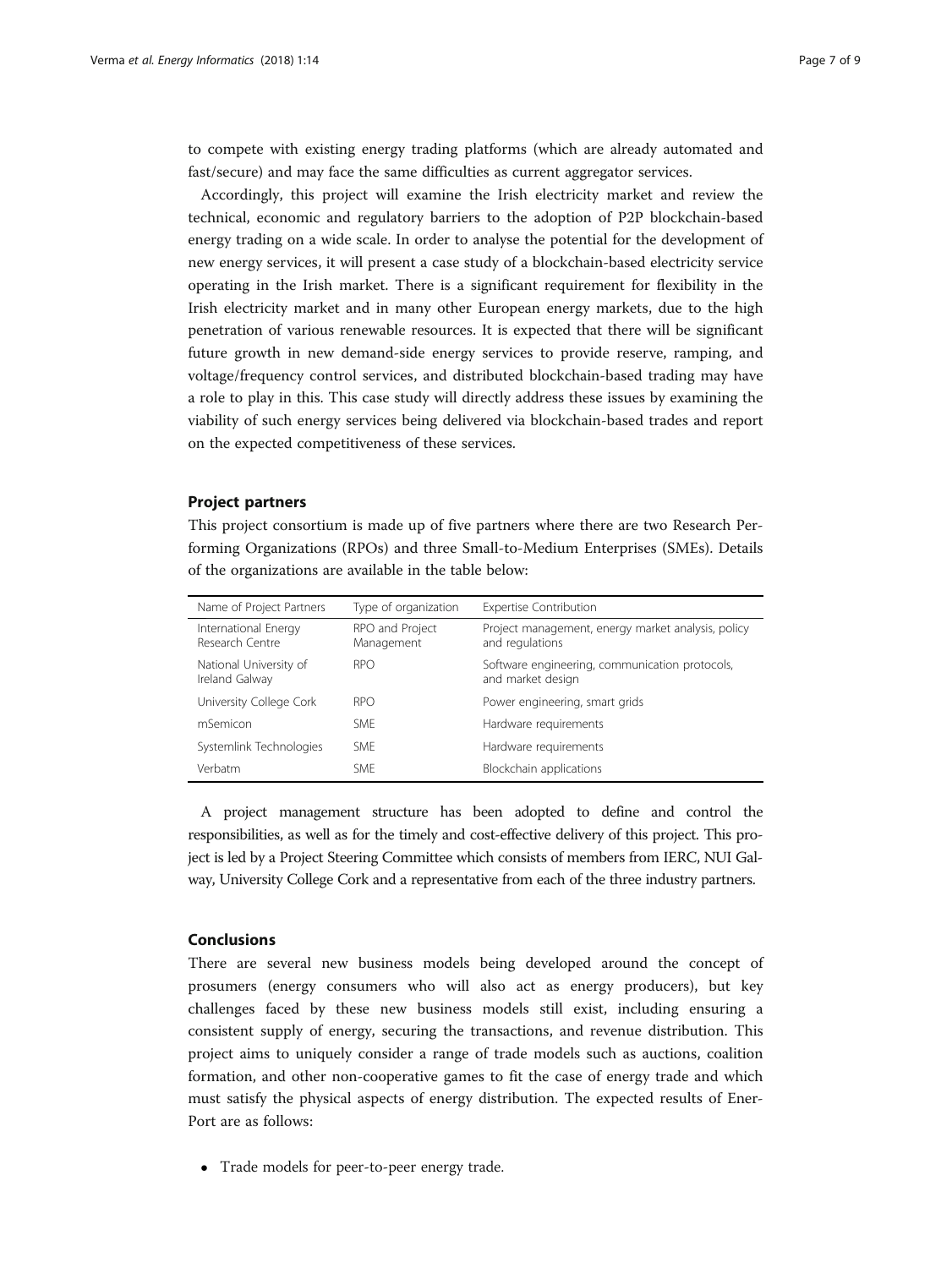- Simulation of peer-to-peer energy trade using blockchain.
- Demonstrator of the technology using Hyperledger fabric blockchain and smart meters.

Currently, there are very few existing projects worldwide which have been able to demonstrate the hardware and software requirements for blockchain-enabled peerto-peer energy trading and its applications in the context of a distributed grid. This project will demonstrate the hardware and software required to implement peer-to-peer energy trading in the distributed grid in a laboratory environment and through extensive blockchain simulations. This will allow industry to test peer-to-peer energy trading applications to better understand the future potential and applications of the technology in the energy domain.

This project will provide scalable proof-of-concept demonstrations for blockchainbased peer-to-peer energy trading in the distributed grid, and will address key challenges around hardware and software requirements and protocols, as well as issues around markets, regulations and policy. This will help to accelerate the deployment of novel energy trading systems and drive innovation in distributed grid technologies in Ireland, and it is anticipated that the results of this project will help to accelerate the development and deployment of this technology.

#### Project outreach

Get more details and regular updates about the project through the following outreach channels:

• Website

o <https://iercdevsrv.tyndall.ie/enerport/>

• ResearchGate

o <https://www.researchgate.net/project/EnerPort-Blockchain-Energy-Trading>

• Twitter

o [https://twitter.com/enerport\\_ie](https://twitter.com/enerport_ie)

LinkedIn

o <https://www.linkedin.com/in/enerport-project-3a4709164/>

## Endnotes

<sup>1</sup>P2P energy trading is an application that employs energy resources in a decentralized manner, rather than in a centralized manner and further facilitates the trading of energy among different prosumers. A P2P concept for power systems was first proposed in 2007 (Beitollahi & Deconinck, [2007](#page-8-0)).

#### Acknowledgements

The authors would also like to give special thanks to our Industry Partners and Project Steering Committee members for their input in finalizing this article.

#### Funding

The IERC acknowledges the support from both the Department of Business, Enterprise and Innovation and the Department of Communications, Climate Action and Environment.

#### Availability of data and materials

Data sharing not applicable as no datasets were generated or analysed to present this article.